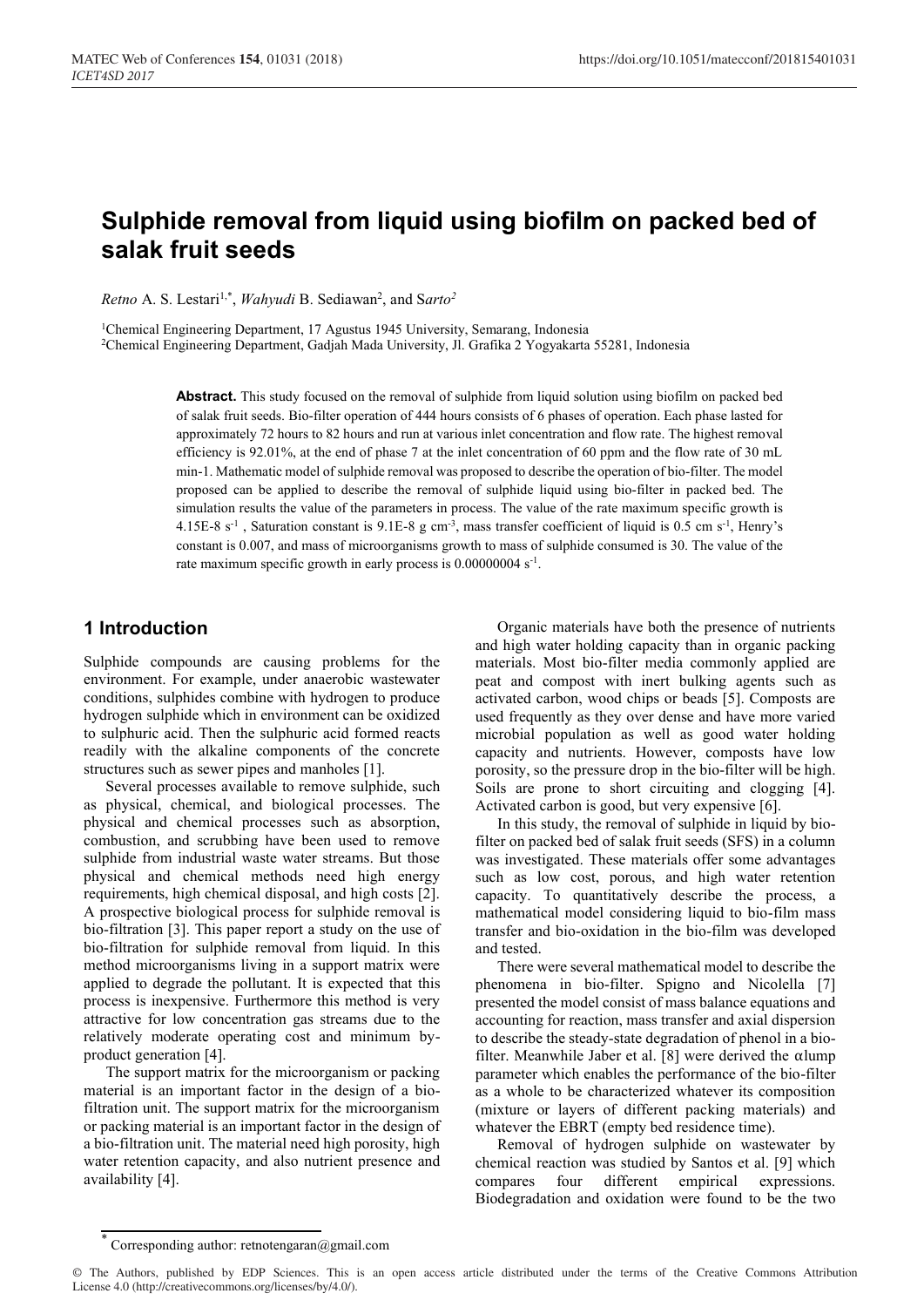main removal mechanisms in bio-filter. Even though biodegradation was the main mechanism responsible for the H2S removal from the liquid phase, however oxidation being the most important one.

Agarwal and Goshal [10] worked on phenol removal in wastewater, claimed that their model has been able to predict the dynamics of the bio-filtration process. The system and condition of operations were input of substrates concentration, mass transfer coefficients in liquid phase, size reduction, Henry"s constants, flow rate of inlet, bed void fraction, growth and half saturation constants [10]. Inlet substrate concentration, inlet velocity, growth and half saturation constants and liquid phase mass transfer coefficients significantly control the operational dynamics.

The kinetics of microbial growth and the biodegradation of methanol and toluene in bio-filter and bio-trickling filters, packed with inert materials, has been studied and analysed by Ramirez et al. [11]. The specific growth rate was found to be a function of the methanol and toluene concentrations in the biofilm. In the bio-filter (BF) used for treating methanol, was found to be affected by the nitrogen concentration present in the nutrient solution, and the kind of packing material employed. A Michaelis-Menten model type provided a good fit for the elimination capacity (EC) of the Bio-trickling filter treating methanol, while a Haldane model type provided a good fit to the EC of the BF treating methanol and toluene.

Micro-kinetic models were expressed as functions of operating parameters such as the concentration of volatile organic compounds (VOCs) in the gas phase. Bio-filters treating methanol have shown that was also a function of the concentration present in the nutrient solution and the kind of packing material employed. The models of Michaelis-Menten and Haldane have been adapted to estimate the elimination capacities of the bio-filters, both with and without percolation.

The Michaelis-Menten model type was fitted to the EC of bio-trickling filters treating methanol. The Haldane model type has been fitted to the EC of bio-filters treating methanol and toluene, because these bio-filters presented inhibition by VOC concentration. The carbon dioxide production rate presented a linear correlation with the content of volatile solids in the biofilm, and with the difference of temperature between the packed bed and the environment. The carbon dioxide production rate was also identified as being an indicator of the energy generated during the VOC biodegradation.

In this research the sulphide to be removed was from liquid solution. The samples for sulphide observation were taken at the outlet of the column at various time and the process was done at 6 phases at different sulphide inlet concentration and debit (total operation time was 6 x 72 hours). Mathematical model proposed assumed no intrafilm-gradient of sulphide concentration. A study on sulphide removal from gas phase at different conditions applying different mathematical model is presented by Lestari et al. [12].

# **2. Theoritical Development**

## **2.1. Theoritical Development**

Including figures and tables. SFS can be schematically shown in figure 1. The biofilm is attached on packing material and the liquid contain sulphide flows from the top of the column through outside the biofilm.



**Figure 1**. Schematic diagram of packed bed system

The detailed diagram of the mass transfer around the biofilm is taken from Lestari et.al. [12] and shown in figure 2. The sulphide move from the bulk of the liquid to the surface of the biofilm through the liquid film. Then the sulphide diffuses to the inner part of the biofilm. While diffusing part of the sulphide is consumed by the microorganism in the biofilm. So, the fundamental processes involved are the transfer of sulphide from liquid stream to the surface of the bio-film, sulphide diffusion in the bio-film, and bacterial action in the bio-film to degrade the sulphide compounds.



The following kinetics model proposed is essentially similar to the model by Lestari et al. [13], in which the assumptions taken are as follows: 1. Sulphide concentration in the bio-filter for a given height is considered to be uniform because bio-film thickness (δ) is relatively small, so the diffusion is relatively fast. 2

The microorganism concentration in the bio-film at certain axial position in the bed is also assumed to be uniform. Based on these assumptions, the concentration profile in the biofilm system can be schematically simplified as in Figure 3.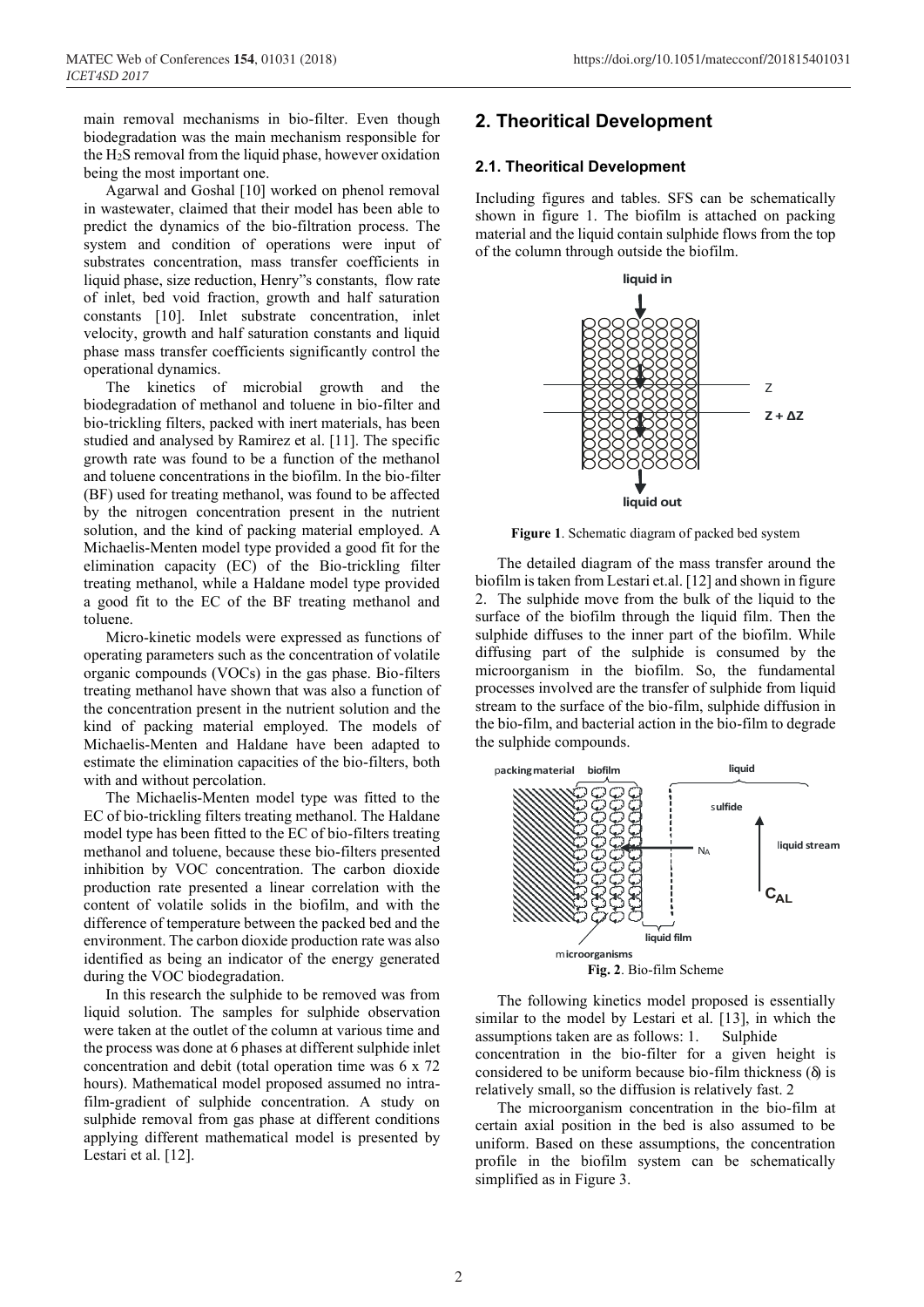

**Fig. 3**. Profile of concentration sulphide in the model

The mass balance of sulphide in liquid stream in the bed of thickness of  $\Delta z$  as in Lestari et al. [14] based on figure 1 is as follows:

$$
F_V \frac{\partial C_{AL}}{\partial z} + k_C (C_{AL} - C_{Ai}) a_s S = -S \varepsilon \frac{\partial C_{AL}}{\partial t} \qquad (1)
$$

Similar assumption, pseudo steady-state as in Lestari et al. [13] is also taken. So in the liquid phase  $= 0$ , and equation (1) becomes:

$$
\frac{F_v}{\varepsilon S} \frac{dC_{AL}}{dz} + \frac{k_c a_s}{\varepsilon} (C_{AL} - C_{Ai}) = 0
$$
 (2)

$$
\frac{dC_{_{AL}}}{dz} = -\frac{k_c a_s S}{F_V} (C_{_{AL}} - C_{_{Ai}})
$$
\n(3)

The mass balance of sulphide in the bio-film at certain z position (figure 3) as in Lestari et al. [13] is as follows:

$$
\frac{d X_A}{dt} = \frac{k_C}{\delta} (C_{AL} - C_{Ai}) - r_A \tag{4}
$$

Because C<sub>Ai</sub> is in equilibrium with X<sub>Ai</sub>, and the equilibrium is assumed to follow the model of distribution coefficient, the correlation between CAi and XAi is as the following:

$$
C_{Ai} = K_A * X_{Ai} \tag{5}
$$

Since the bio-film thickness is  $\delta$ , the rate of increase of the mass of microorganisms is [13]:

$$
\frac{dm}{dt} = Y_{X/S}.r_A.a.\delta \tag{6}
$$

where Y is contaminant yield coefficient (the ratio of mass of microorganism growth to mass of sulphide consumed). Since the mass of microorganism  $m = \rho a \delta$ , where  $\rho$  is mass of microorganism per volume of bio-film, equation (6) becomes:

$$
\frac{d\delta}{dt} = \frac{Y_{X/S}}{\rho} . r_A . \delta \tag{7}
$$

All in all, the mathematical model representing the sulphide removal from liquid using biofilm on packed bed of SFS is the set of equation of 2, 3, 4, 5 and 7. The model developed was solved by the finite difference

approximation method. Experimental data will be applied to verify the accuracy of the mathematical model.

# **3 Methodology**

# **3.1 Materials and Methods**

#### *3.1.1 Materials*

The material preparation was conducted according to Lestari et al. [15]. Salak fruit seeds were harvested from Sleman, Yogyakarta, Indonesia. The salak fruit seeds were washed and then dried in an oven at  $55^{\circ}$  C to eliminate all volatile impurities and the water. The microbes were isolate 12 which results of isolation from the sludge of the municipal waste water treatment plant in Srandakan, Bantul, Yogyakarta, Indonesia. For the growth of microbes, the sulphur oxidizing bacteria (SOB) medium of 0.4 g/l NH4Cl, 0.2 g/l MgCl .6H2O, 0.2 g/l KH2PO4, 0.2 g/l K<sub>2</sub>HPO<sub>4</sub>, 0.2 g/l yeast extract and 8 g/l Na<sub>2</sub>S<sub>2</sub>O<sub>3</sub>.5H<sub>2</sub>O was added [15]. Medium and equipment were autoclaved and sterilized at 121°C, 1.2 atmospheric for 15 min.

#### *3.1.2 Methods*

One ose of isolate was used as starter on 5 ml of medium SOB in 250 ml erlenmeyer flask, then was shaker at 180 rpm for overnight. The starter was added by 50 ml of medium SOB and was shaker at 180 rpm for overnight again, then added by 450 ml medium SOB and was shaker as before procedure. The method of bio-filter experiment was conducted according to Lestari et al. [15]. Isolate 12 was then immobilized on SFS. Approximately 2.5 kg of dried SFS and 3000 ml of SOB medium was mixed in a flask and was autoclaved. The mixture was then sterilized at 121°C and 1.2 atmospheric for 15 min. The sterilized mixture was then mixed with 300 ml of isolate 12, and was kept at  $30^{\circ}$  C at atmospheric pressure, for 6 days to let the biofilm grow on SFS surface. The SFS covered by biofilm was then used as packing material in the sulphide removal column. Prior to the continuous experiments, the SOB medium was added to the bio-filter to feed the microorganism.



**Fig. 4.** Experimental set-up: (1) sulphide tank; (2) nutrient tank; (3) sulphide feeder tank; (4) nutrient feeder pump; (5) valve; (6) bio-filter, and (7) outlet port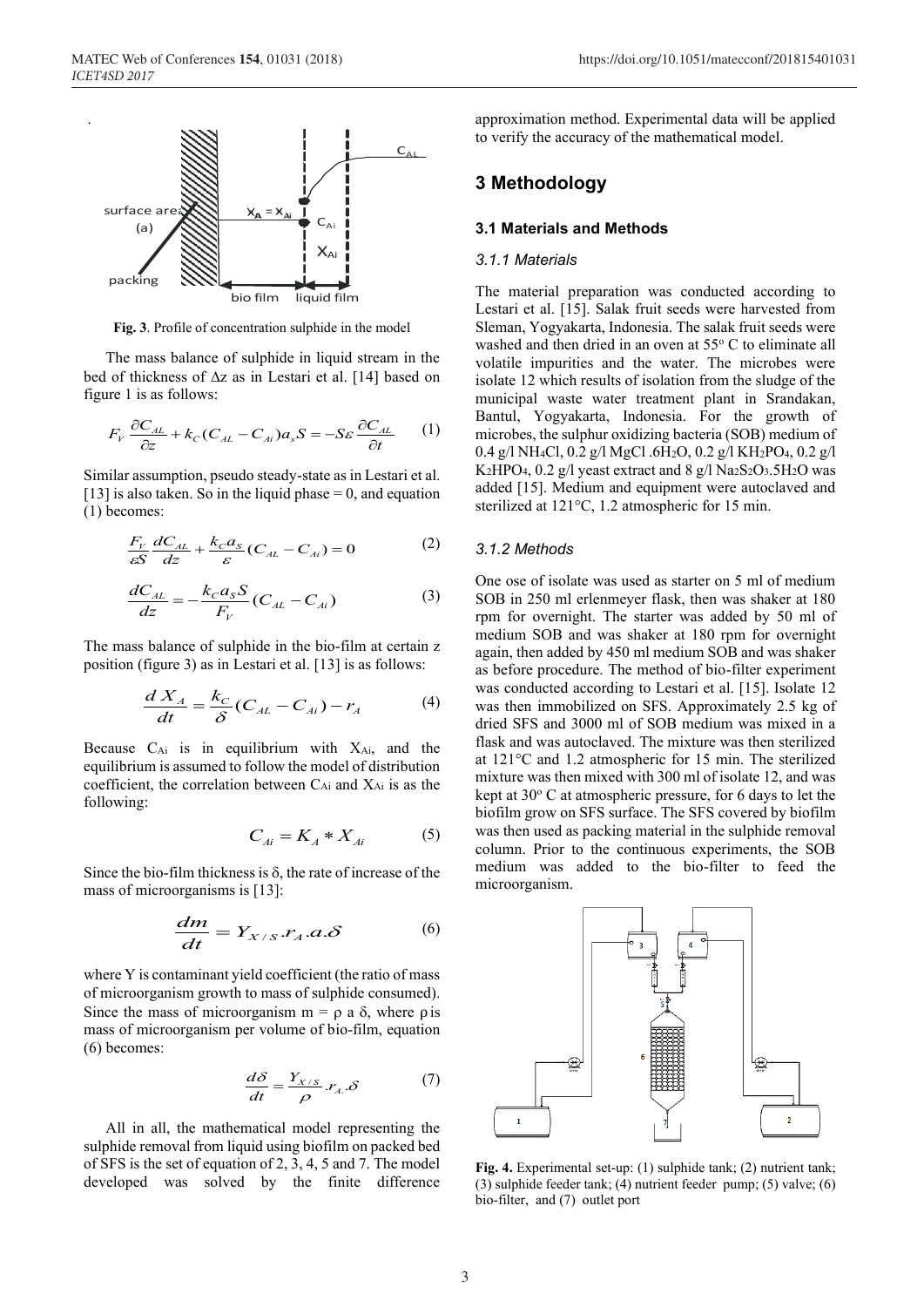|  |  | <b>Table 1.</b> The operating conditions of the Bio-filter in each Phase |
|--|--|--------------------------------------------------------------------------|
|--|--|--------------------------------------------------------------------------|

| <b>Phase</b> | <b>Duration</b><br>(hours) | Inlet<br>Concentration<br>(ppm) | Fow rate<br>(mL/min) |
|--------------|----------------------------|---------------------------------|----------------------|
|              | 72                         |                                 | 50                   |
| Н            | 72                         | 30                              | 50                   |
| Ш            | 72                         | 45                              | 50                   |
|              | 74                         | 60                              | 50                   |
|              | 82                         | 60                              |                      |
|              | 72                         |                                 |                      |

# **4 Results and Discussions**

## **4.1 Performances of Bio-filter at Sequential Operations**

The effects of operating conditions on outlet concentration and removal efficiency are shown in Fig 5. The time shown in Figure 5 is the operating time only, the switching time between phases is not counted. In phase 1 (acclimatization period), inlet concentration of H2S solution was 15 ppm and the flow rate was 50 mL min-1. It was observed that removal efficiency as 8.24 % at the end of 24th hour. It increased with time and reached 87.94% at the end of phase 1. The increase of sulphide removal by increasing time suggests that there is microbial growth during this period.

In phase 2, the inlet concentration of  $H_2S$  solution was increased from 15 ppm to 30 ppm while the flow rate was kept to be constant of about 50 mL min-1. It was observed that by increasing inlet concentration, the removal efficiency decreased from 87.94% to 66.98%. This phenomena is conceivable since at the higher sulphide concentration the amount of sulphur to be removed was higher, so less portion of sulphide can be removed by the microbes. But by increasing time the microbes grew, so more sulphide can be removed. As a result, the removal efficiency increased by time and reached 95.63% at the end of phase 2. During phase 3, the inlet concentration was 45 ppm while the flow rate was 50 mL min-1. Similar phenomena were observed as in phase 2. The initial removal efficiency was 54.78% while the one at the end of this phase was 83.62%. During phase 4, the inlet concentration was increased to 60 ppm, but the flow rate was kept to be the same as in phase 3, which was 50 mL min-1. Again similar phenomena were observed in which the initial removal efficiency 53.23% while at the end of the phase, the removal efficiency was 70.06%. The effect of the increase of inlet concentration to the decrease of RE in early of each phases were similar to the study by Majumder et al. [16] that describes the Cu(II) removal using bio-filter. When the inlet concentration of Cu(II) was increased from 20 mg L<sup>-1</sup> to 27.5 mg L<sup>-1</sup>, the RE was decreased from 97.5% to 64.7%.

In phase 5, the inlet concentration was kept to be the same as in phase 4, which was 60 ppm, while the flow rate was decreased to 40 mL min<sup>-1</sup>. The removal efficiency at the initial phase was 63.58%, while the one at the end of phase was 87.46%. These data show that the decreased of removal efficiency at the time of period change from phase 4 to phase 5 is smaller than the ones before. This is

logical since the flow rate at phase 5 is lower than the ones before, so the residence time in the column is longer. As a results the sulphide removal is more effective. In phase 6, the inlet concentration was 60 ppm while the flow rate was decreased to 30 mL min-1. The removal efficiency at the initial phase was 73.22%, while the one at the end of phase was 92.10%.



**Fig 5.** Performance of bio-filter at various flow rates and inlet concentrations

It was observed also that there is a drop in sulphide removal during every switching of operation. This may be caused by the shut-down of the bio-filter for approximately 3 hours, in which part of the microbes died so the removal capability becomes lower. It was also observed that drop of RE in the change of flow rate are relatively less than the one in change of inlet concentration. This phenomenon suggests that the disturbance caused by change of flow rate is less significant than the one caused by change of concentration. However as time progresses, the RE gradually increased as seem in figure 5. Figure 5 also shows that the lower the flow rate, the higher the RE would be. This result is similar to the research of Jaber et al. [8] which showed that decreasing the loading rate from 39.6 g  $m^{-3}$  h<sup>-1</sup> to 9.9 g m<sup>-3</sup> h<sup>-1</sup> could increase RE from 45% to 100%.

## 4.2 Simulation Results

The comparison of simulation results and experimental data are shown in figure 6. The values of the parameters involved were obtained by curve fitting. During the entire operations the values of the parameters are constant, except for the first phase (acclimatization). The differences are due to the lower activity of the microbes during acclimatization.



**Figure 6**. Concentrations and removal efficiency versus time from experiment and modelling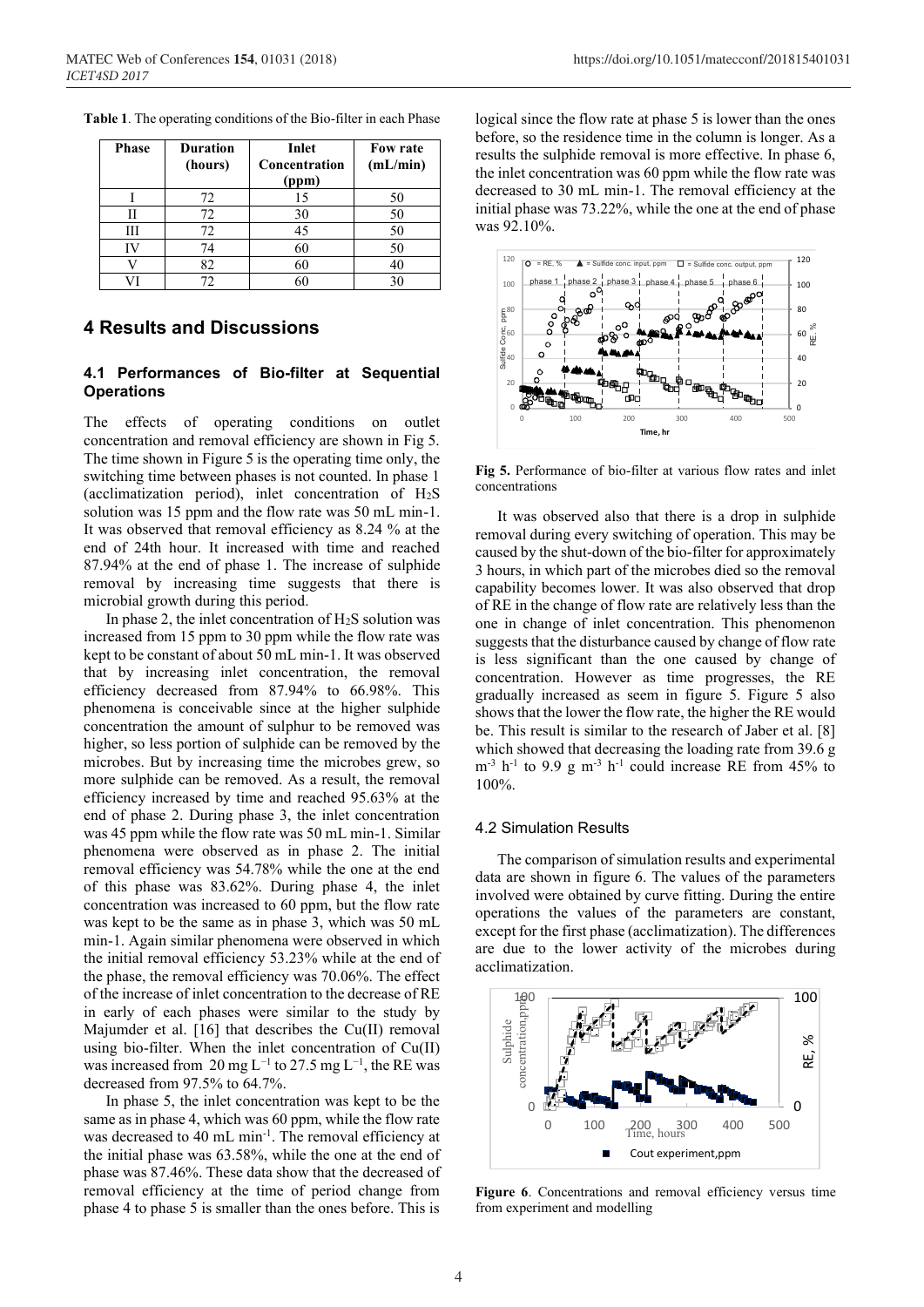The thickness of the biofilm needs to be adjusted every switching of operations because of the death of part of the microbes during the shut-down period. Figure 6 shows that the model proposed can quantitatively describe the performances of the bio-filter.

Curve fitting resulted the appropriate values of the parameters for all phases as follows:  $\mu_{max} = 0.0000000415$ s<sup>-1</sup>, α= 0.000000091 g cm<sup>3</sup>, kc = 0.5 cm s<sup>-1</sup>, K<sub>A</sub> = 0.007, and  $Y_{X/S} = 30$ , except in early process, in which the value of  $\mu_{\text{max}}$  is 0.00000004 s<sup>-1</sup>, smaller than value of  $\mu_{\text{max}}$  in the other phases. It is expected that the proposed model can be applied to quantitatively predict the performance of the sulphide removal at various condition (inlet sulphide concentration, flow rate, and removal efficiency).

Bio-filter column using the same packing material and microbes can also be applied to remove sulphide from gas phase [12]. The gas studied was biogas with sulphide content of 10 ppm to 79 ppm. The values of the parameters involved were found to be  $\mu_{\text{max}} = 0.0000007 \text{ s}^{-1}$ <sup>1</sup>, Ks = 0.0000039 g cm3, k<sub>G</sub> = 0.0086 cm s<sup>-1</sup>, Hs = 0.9 and  $Y_{X/S} = 10$ . The comparison shows that the values of rate of maximum specific grow and half saturation constant for liquid phase are smaller than the ones of gas phase. However the values of mass transfer coefficient, Henry's constant and yield of microorganisms growth to mass of sulphide consumed for liquid phase were higher than the ones of the gas phase. Those suggest that the biofilm in gas environment is more active than the one in liquid environment (higher  $\mu_{\text{max}}$ ). The mass transfer coefficient from the liquid to the biofilm is higher than the one of the gas. This is in accordance with mass transfer theory. The higher KA in the gas phase implies that sulphide in the gas is less absorbed in the biofilm than the sulphide in liquid phase.

#### **4.3 Rate of degradation**

The correlation between sulphide concentration in the biofilm and the rate of degradation modelled by Monod's equation using parameter obtained in this study are shown in figure 7. It is observed that the correlation is non linear. Hence, simplification of Monod equation to linear form is not recommended. Different conclusion was obtained by Ottengraf and Van den Oever [15] which reported that the correlation can be simplified to zero-order.



**Figure 7.** Effect of sulphide concentration in the biofilm to the rate of sulphide degradation by kinetic modelling

# **5 Conclusion**

During every switching of operation, the sulphide removal efficiency drops. The drop of removal efficiency in the change of flow rate are relatively less than the one in change of inlet concentration. The highest removal efficiency is 92%, at the end of phase 6 at the inlet concentration of 60 ppm and the flow rate of 30 mL min-1 .

Monod's equation is recommended to applied for elimination of sulphide by biofilm on packed bed of salak fruit seeds. The model can quantitatively describe the performances of the bio-filter. Curve fitting resulted the appropriate values of the parameters for all phases as follows:  $\mu$ max = 0.0000000415 s<sup>-1</sup>, α= 0.000000091 g cm<sup>3</sup>,  $k_C = 0.5$  cm s<sup>-1</sup>,  $K_A = 0.007$ , and  $Y_{X/S} = 30$ , except in early process, in which the value of  $\mu_{\text{max}}$  is 0.00000004 s<sup>-1</sup>.

The value of  $\mu_{\text{max}}$  at the first phase (acclimatization) is lower than the ones of the other phases because during the acclimatization, the performance of the microbes has not achieved the normal one. The values of  $\mu_{\text{max}}$  and half saturation constant for liquid phase sulphide removal was found to be relatively lower than the ones of gas phase. Meanwhile, the values of mass transfer coefficient, Henry's constant and yield of microorganisms growth to mass of sulphide consumed for liquid phase were higher than the ones of the gas phase.

The authors would like to acknowledge to Directorate of Research and Technology of Higher Educations of Indonesia, for financial support of the research through research grant of Hibah Bersaing 2015.

## **References**

- 1. A.H. Nielsen, J. Vollertsen, H.S. Jensen, H.I. Madsen, H.J. Thorkild, Aerobic and Anaerobic Transformation of Sulfide in a Sewer System–Field Study and Model Simulation. Water Environment Foundation, 3653- 3670 (2006).
- 2. M.T. Namini, S.M. Heydarian, B. Bonakdarpour, Removal of H2S from Synthetic Waste Gas Streams using a Biotrickling Filter, Iranian Chemical Engineering Journal, 5 (3) 40-51 (2007).
- 3. C. Rattanapan, P. Boonsawang, D. Kantachote, Removal of H2S in downflow GAC biofiltration using sulfide oxidizing bacteria from concentrated latex waste water, Bioresource Technology, 100 125-130 (2009).
- M.C. Delhomenie, and M. Heitz, Bio-filtration of Air: A Review. Crit. Rev. Biotecchnol., 25 (1-2), 53-72 (2005).
- 5. M.E. Fischer, Biogas Purification: H2S Removal using Bio-filtration. M. A. Sc. thesis, Grad. Dept. of Chemical Engineering, University of Waterloo, Ontario, Canada (2010),
- Y.C. Chung, C., Huang, C.P. Tseng, J.R. Pan, Microbial Oxidation of Hydrogen Sulphide with Biofilter. J. Environ. Sci. Health Part A-Environ Sci. Eng. Toxic Hazard. Subst. Control, 31 (6) 1263-1278 (1996).